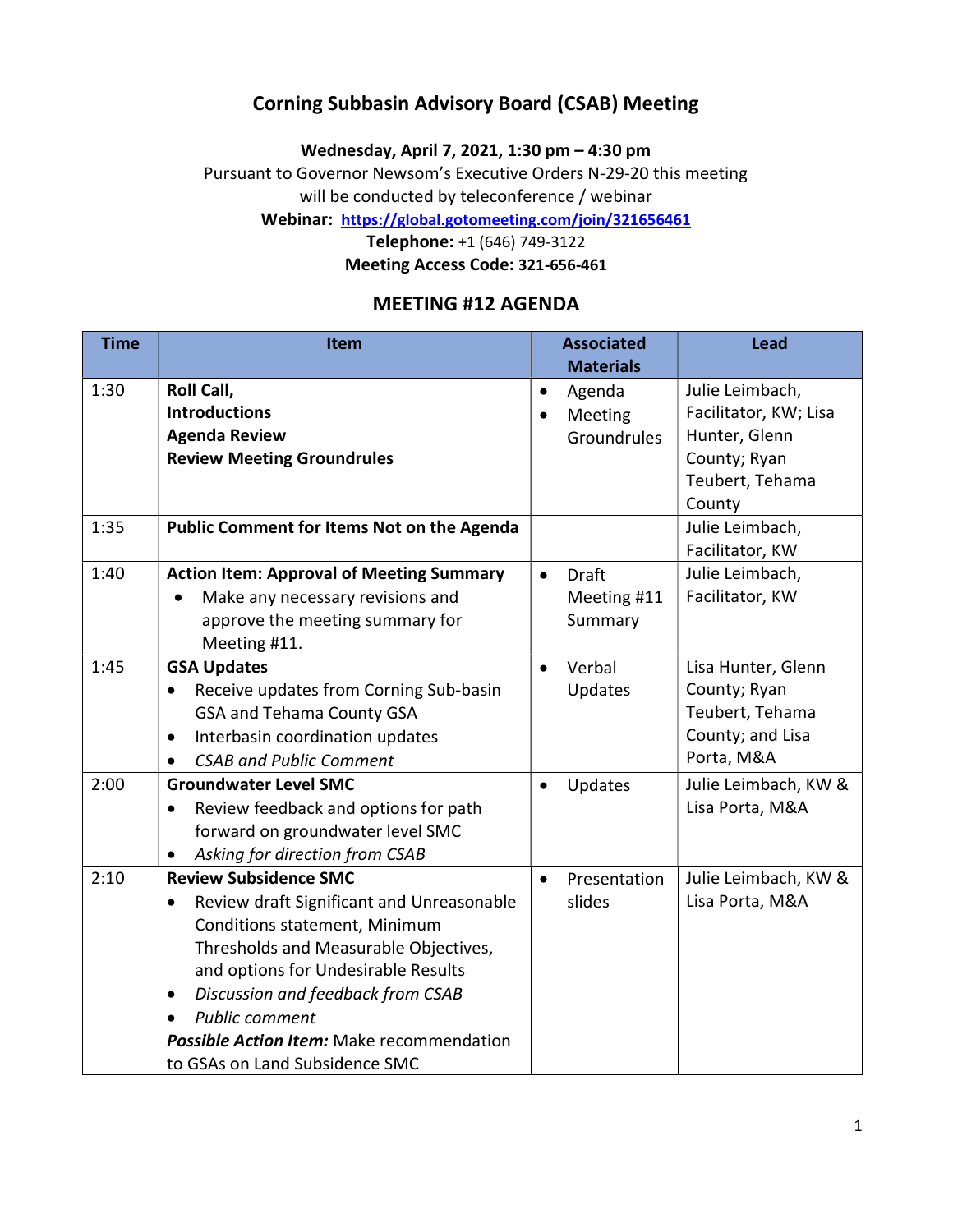| <b>Time</b> | <b>Item</b>                                                                                                                                                                                                                                                                                | <b>Associated</b><br><b>Materials</b>                                                                      | <b>Lead</b>                             |
|-------------|--------------------------------------------------------------------------------------------------------------------------------------------------------------------------------------------------------------------------------------------------------------------------------------------|------------------------------------------------------------------------------------------------------------|-----------------------------------------|
| 2:45        | <b>Review Projected Water Budgets and</b><br><b>Introduction to Storage Decline SMC</b><br>Review key takeaways from water budgets<br>and how they are used in GSPs<br>Provide introduction to storage SMC<br>٠<br>Discussion and feedback from CSAB<br>$\bullet$<br><b>Public comment</b> | Presentation<br>$\bullet$<br>slides                                                                        | Julie Leimbach, KW &<br>Lisa Porta, M&A |
| 3:30        | <b>Initial Review of Projects and Management</b><br><b>Actions</b><br>Review initial options on potential projects<br>and management actions to maintain<br>groundwater sustainability<br><b>CSAB discussion and Public comment</b>                                                        | Presentation<br>$\bullet$<br>slides<br>Handout<br>$\bullet$                                                | Julie Leimbach, KW &<br>Lisa Porta, M&A |
| 4:00        | <b>Next Steps (Reminders)</b><br>2021 CSAB meeting schedule, topics, and<br>$\bullet$<br>recommendations to be made<br><b>GSP Completion Process and Adoption</b><br>Timeline                                                                                                              | <b>CSAB</b><br>$\bullet$<br>Schedule and<br>Objectives<br><b>GSP</b><br>$\bullet$<br>Completion<br>Process | Julie Leimbach, KW &<br>Lisa Porta, M&A |
| 4:15        | Adjourn                                                                                                                                                                                                                                                                                    |                                                                                                            |                                         |

# Meeting Groundrules

Participants will observe the following meeting groundrules to guide their behavior and comment process. Participants will:

- 1. Observe Brown Act requirements.
- 2. Seek to understand and respect opposing views.
- 3. Keep comments and discussion succinct and focused on meeting objectives.
- 4. Observe the following public comment groundrules:
	- a. The public will have an opportunity to comment on items that are not on the agenda.
	- b. Each public comment will be limited to three minutes.
	- c. CSAB members are not required to respond to any issues raised during the public comment period and may not take any action on such issues other than to refer the item or schedule the issue(s) for a future agenda.
	- d. For virtual meetings, when a member of the public wants to join the comment queue, they can either indicate in the Chatbox of the webinar or let the facilitator know verbally if they are only on the audio portion of the teleconference.
	- e. Comments will be taken in the order that they are received.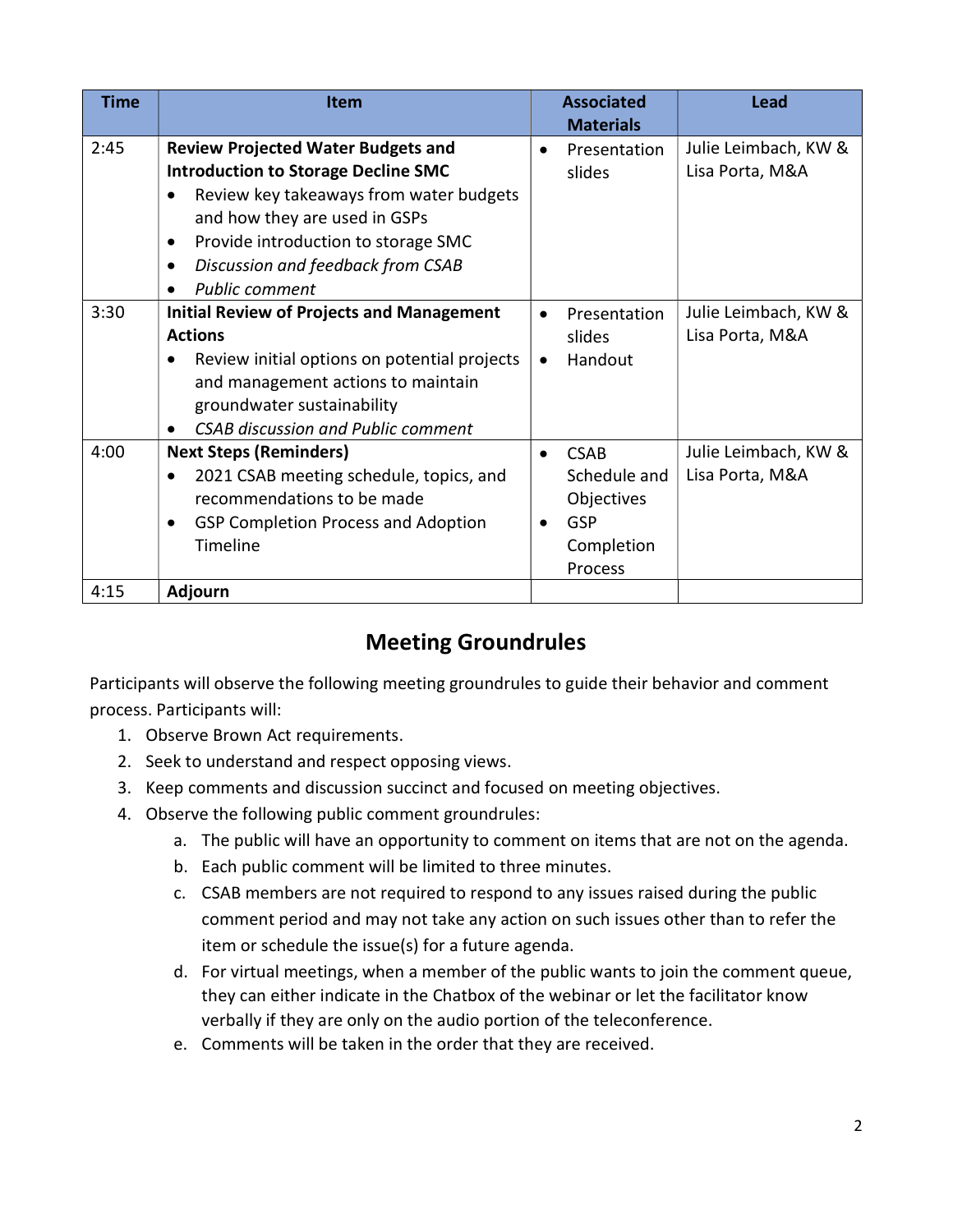## Webinar Link and Teleconference

Please join my meeting from your computer, tablet or smartphone:

https://global.gotomeeting.com/join/321656461

You can also dial in using your phone:

United States: +1 (646) 749-3122

#### Access Code: 321-656-461

New to GoToMeeting? Get the app now and be ready when your first meeting starts: https://global.gotomeeting.com/install/385239005

#### CSAB Schedule & Objectives

The Corning Sub-Basin Advisory Board (CSAB) will meet monthly on the first Wednesday of the month from 1:30 to 3:30 pm (4:00 pm starting March 2021). Meetings are planned from April 2020 through approximately December 2021. This meeting schedule outlines the anticipated schedule and the key discussion topics for each meeting. It will be updated to reflect the most current information, as warranted.

| <b>Date</b> | <b>Key Meeting Topics</b>                                                                                                                                                                                                                                                            | <b>CSAB Meeting Objectives</b>                                                                                                                                                                                        |  |
|-------------|--------------------------------------------------------------------------------------------------------------------------------------------------------------------------------------------------------------------------------------------------------------------------------------|-----------------------------------------------------------------------------------------------------------------------------------------------------------------------------------------------------------------------|--|
| 2020        |                                                                                                                                                                                                                                                                                      |                                                                                                                                                                                                                       |  |
| Apr         | <b>CSAB Overview</b><br>$\bullet$<br><b>GSP Development</b><br>$\bullet$<br><b>Groundwater Data</b><br>$\bullet$<br>Overview of Data Management System and<br>$\bullet$<br>Model<br>Sustainable Management Goal Example<br>$\bullet$<br><b>Interests &amp; Concerns</b><br>$\bullet$ | Provide background on Corning GSP framework<br>$\bullet$<br>Collection of groundwater data<br><b>Collection of interests</b><br>Introduce potential Sustainability Goal for<br>Subbasin<br><b>Public Comment</b>      |  |
| June        | Draft Hydrogeologic Conceptual Model and<br>$\bullet$<br>groundwater conditions<br>Modeling platform selection<br>$\bullet$<br><b>GSP review process</b><br>$\bullet$                                                                                                                | CSAB Recommendations and questions for<br>Hydrogeologic Conceptual Model and<br><b>Groundwater Conditions</b><br>Make a recommendation on model platform to<br>use for GSP work<br><b>Public Comment</b><br>$\bullet$ |  |
| July        | Current and Historical draft Water Budgets<br>$\bullet$<br>Model overview<br>$\bullet$<br>Potential management areas                                                                                                                                                                 | Review of what is perceived as historic and<br>$\bullet$<br>current unsustainable groundwater use based on<br>water budget<br><b>Public Comment</b><br>$\bullet$                                                      |  |
| Aug         | <b>Monitoring Networks</b><br>$\bullet$<br>Overview of Sustainable Management<br>$\bullet$<br>Criteria and approach to development<br><b>Draft Sustainability Goal</b><br>$\bullet$                                                                                                  | Answer questions on monitoring networks<br>$\bullet$<br>Gather initial feedback on process for developing<br><b>SMCs</b><br><b>Discuss Sustainability Goal</b><br><b>Public Comment</b><br>$\bullet$                  |  |
| Sept        | Groundwater Level SMC discussion #1 -<br>$\bullet$<br>background on Groundwater Levels SMC<br>Proposed approaches for MT and MO<br>$\bullet$                                                                                                                                         | Input on proposed approaches for MT and MO<br>$\bullet$<br>development<br><b>Public Comment</b>                                                                                                                       |  |
| Oct 7       | Groundwater Level SMC discussion #2 -<br>$\bullet$<br>proposed groundwater level MT and MO                                                                                                                                                                                           | Recommendations on proposed groundwater<br>$\bullet$<br>level MT and MO<br>Input on Projects and Actions<br>$\bullet$                                                                                                 |  |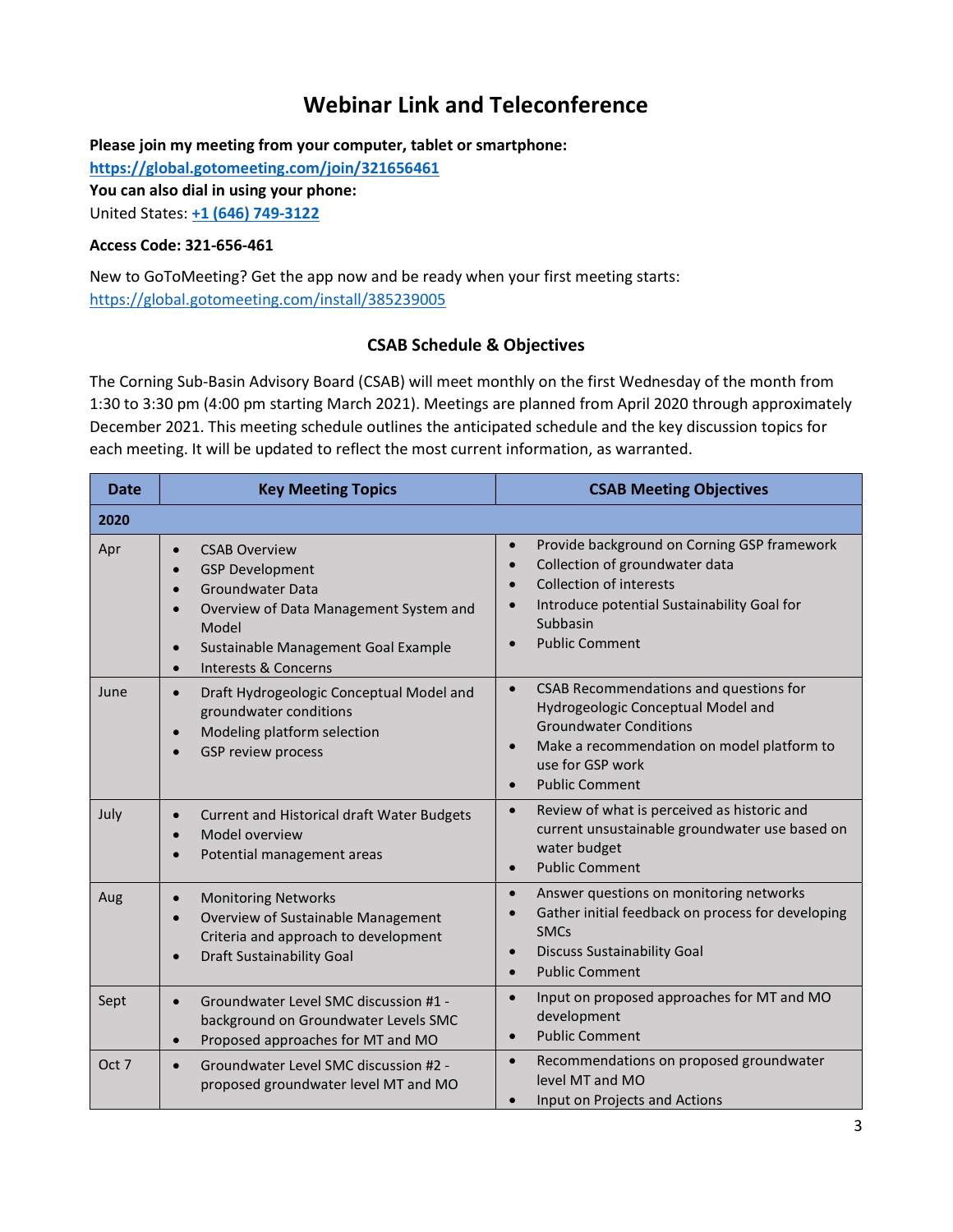|                  | Initial Discussion on Potential Projects and<br>$\bullet$<br><b>Management Actions</b>                                                                                                                                                                                                                                        | <b>Public Comment</b><br>$\bullet$                                                                                                                                                                                                                                                                            |
|------------------|-------------------------------------------------------------------------------------------------------------------------------------------------------------------------------------------------------------------------------------------------------------------------------------------------------------------------------|---------------------------------------------------------------------------------------------------------------------------------------------------------------------------------------------------------------------------------------------------------------------------------------------------------------|
| Nov <sub>4</sub> | <b>Integrated Model Updates</b><br>$\bullet$<br>Overview of current, historical and projected<br>$\epsilon$<br>water budgets                                                                                                                                                                                                  | Answer questions on modeling and water<br>$\bullet$<br>budgets<br><b>Public Comment</b><br>$\bullet$                                                                                                                                                                                                          |
| Dec <sub>2</sub> | Open Discussion on GSP Sections 1 and 2<br>$\bullet$                                                                                                                                                                                                                                                                          | Receive feedback on Draft GSP Sections 1 and 2<br>$\bullet$<br>provided and available on Corning GSP website<br>Answer any additional GSP questions<br>$\bullet$                                                                                                                                              |
| 2021 - Proposed  |                                                                                                                                                                                                                                                                                                                               |                                                                                                                                                                                                                                                                                                               |
| Jan 6            | Open Discussion on GSP Section 3<br>$\bullet$                                                                                                                                                                                                                                                                                 | Receive feedback on Draft GSP Section 3 provided<br>$\bullet$<br>and available on Corning GSP website<br>Answer any additional GSP questions<br>$\bullet$                                                                                                                                                     |
| Feb <sub>3</sub> | Depletion of interconnected surface water<br>$\bullet$<br>SMC discussion #1 - background on Subbasin<br>streams and introduction to SMC<br>Overview of Groundwater Dependent<br>$\bullet$<br>Ecosystems (GDEs) approach<br>Land subsidence SMC discussion #1-<br>background on Subbasin conditions and<br>introduction to SMC | Input on significant and unreasonable conditions<br>$\bullet$<br>and initial discussion on MT development<br><b>Public Comment</b><br>$\bullet$                                                                                                                                                               |
| Mar <sub>3</sub> | Depletion of interconnected surface water<br>SMC discussion #2 - review SMC approaches<br>Land subsidence SMC discussion #1 - review<br>$\bullet$<br>SMC approaches                                                                                                                                                           | Input on proposed approaches for MT and MO<br>$\bullet$<br>development<br>Discussion of undesirable results<br>$\bullet$<br><b>Potential recommendations to GSA Boards for</b><br>$\bullet$<br><b>Lowering of GWLs SMC</b><br><b>Public Comment</b><br>$\bullet$                                              |
| Apr 7            | Land subsidence SMC discussion #2 - review<br>$\bullet$<br>SMC approaches<br>Review projected water budgets and GSP<br>$\bullet$<br>requirements; introduction to storage SMC<br>Initial discussion on potential projects and<br>$\bullet$<br>management actions                                                              | Input on significant and unreasonable conditions<br>$\bullet$<br>and initial discussion on MT development<br><b>Potential recommendations to GSA Boards for</b><br>$\bullet$<br>subsidence SMC<br>Input on potential projects and management<br>$\bullet$<br>actions<br><b>Public Comment</b><br>$\bullet$    |
| May 5            | Discussions and development of SMCs for<br>Groundwater Quality [with handout]<br>Review SMC approaches for Interconnected<br>$\bullet$<br>SW depletion SMC                                                                                                                                                                    | Input on proposed approaches for MT and MO<br>$\bullet$<br>development<br><b>Potential recommendations to GSA Boards on</b><br>$\bullet$<br>water quality SMC<br><b>Public Comment</b><br>$\bullet$                                                                                                           |
| June 2           | Present initial predicted impacts to<br>$\bullet$<br>groundwater conditions based on projects<br>and management actions.<br>Revised List of Projects & Management<br>$\bullet$<br>Actions<br>Introduction to funding mechanisms<br>$\bullet$                                                                                  | <b>Potential recommendations to GSA Boards on</b><br>$\bullet$<br>groundwater levels, storage, and depletion of<br>interconnected surface water SMC<br>Input on final list of Projects & Management<br>$\bullet$<br>Actions<br>Input on funding mechanisms<br>$\bullet$<br><b>Public Comment</b><br>$\bullet$ |
| July 7           | Present predicted impacts to groundwater<br>٠<br>conditions based on projects and<br>management actions.                                                                                                                                                                                                                      | Input on revisions of draft projects and<br>$\bullet$<br>management actions based on predicted impacts<br>and comparison for sustainability indicators<br><b>Public Comment</b><br>$\bullet$                                                                                                                  |